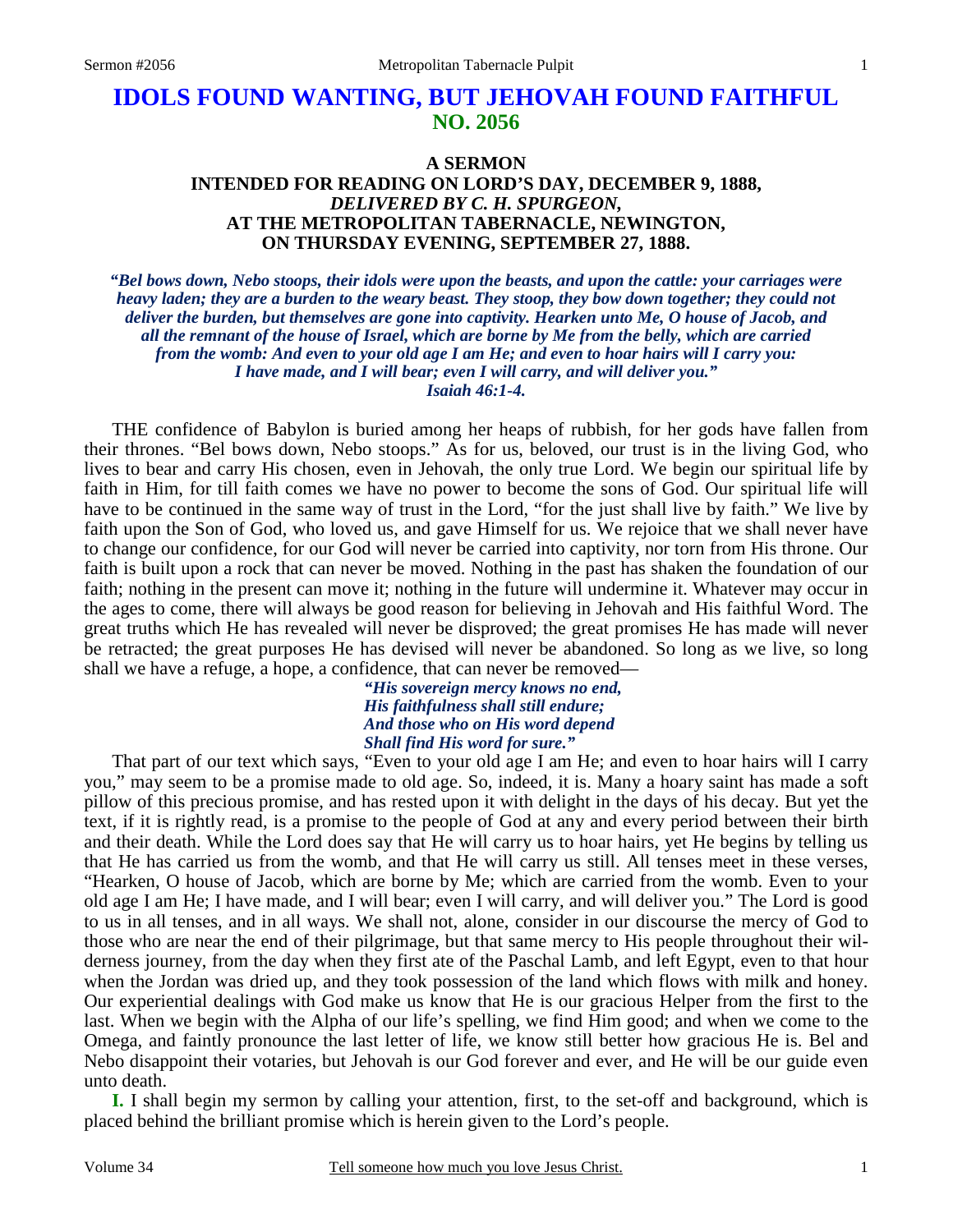Observe that FALSE CONFIDENCES PASS AWAY.

The Lord has made a full end of *false gods and their worship*. "Bel bows down, Nebo stoops, their idols were upon the beasts, and upon the cattle: your carriages were heavy laden: they are a burden to the weary beast. They stoop, they bow down together; they could not deliver the burden, but themselves are gone into captivity." Bel and Nebo were two great gods of Babylon. You get the name of Bel in the name of king Belshazzar; and the name of Nebo in the name of Nebuchadnezzar. They were esteemed to be such great deities that their kings were named after them, and professed to be their servants. Bel and Nebo stood supreme in Babylon. The Babylonian empire which served these deities was so strong as to be invincible; it carried its cruel sword into all nations, and piled up the dead bodies of men in heaps; it was therefore dreaded in every part of the world, and not without cause. What kingdom or empire could stand against it? If you had gone to Babylon, and seen its mighty walls, its lofty towers, its engines of war, its wonders of art, its multitudes of heroes, you would have thought that the worship of Bel would endure forever, and that the image of Nebo would stand there to be adored of mortals while the world existed. But these idols—always a mere deceit—proved themselves powerless in the day of trial. Cyrus came, the Euphrates was dried up, the empire of Babylon ended, and the gods were discredited for all ages. In the ruin of Babylon the gods became a prey. The golden images themselves were too precious to be left standing in Babylon, and too little venerated to be treated with respect. They were taken off to Persia as spoil, and became a burden to the weary beasts. Huge images of less costly material were dragged down with ropes, dashed in pieces, or buried beneath heaps of ruins. Ah me! What a melancholy fate for things which were called gods, and received the reverence of great nations! Even in these latter days, we have had an illustration of "Bel bows down, and Nebo stoops," when Mr. Layard went to the ruins of Babylon and Nineveh, and dragged out those huge bulls, which stand today in the British Museum, objects of our curiosity, but certainly not of our worship. "Bel bows down, Nebo stoops." The false gods that reigned supreme over so many myriads of men were made contemptible. The prophet cries, "They stoop, they bow down together, they could not deliver the burden, but themselves have gone into captivity." Not only concerning Bel and Nebo, but concerning many a set of heathen deities, a note of exultant derision may be taken up. "The idols He shall utterly abolish." As potters' vessels are broken, so are the gods of the heathen ground into dust and treated as nothing.

The like thing has happened unto *false systems of teaching*. They have risen, and they have dominated over the minds of men, but, like Bel and Nebo, they have tottered and fallen. They seemed to be established beyond all hope of confutation and overthrow, and yet they have passed away! If you are at all readers of the history of religious thought, you will know that systems of philosophy, and philosophical religions, have come up, and have been generally accepted as indisputable, and have done serious injury to true religion for a time, and yet they have vanished like the mirage of the desert. When at their best, they have withered; the grass has flowered, the flower has come to its full, and has fallen beneath the scythe. The gourds have come up in a night, and have perished in a night. Even those of us who are not aged, yet remember two or three different forms of philosophical divinity which preceded this new dreaming, which is just now so loudly cried up. Many modern thoughts have come up, and have gone down again. Bel has bowed down, and Nebo has stooped. The boastful "thinkers" carried up their elaborate systems into their places with great labor, and then they carried them away again, and buried them with equal labor. What philosophers prove one year, philosophers disprove another year. We, oldfashioned Christians, have remained unchanged in our fidelity to revealed truth, and we have seen Bel go up and Bel go down, and Nebo go up and Nebo go down. Yes, we have seen rubbish venerated as a precious thing, and soon the precious thing carted away as so much lumber. Like a child's merry-goround at a fair, heresy is a revolution of the old things over and over again, yet people think it new. The present idols of the mind are just as worthless as those of former times. The god of modern thought is a monkey. If those who believed in evolution said their prayers rightly, they would begin them with, "Our Father, which are up a tree." Did they not all come from a monkey, according to their own statement? They came by "development," from the basest of material, and they do not belie their original. If you are not well acquainted with this new gospel, I would not advise you to be acquainted with it; it is a sheer, clear waste of time to know anything about it at all. The moderns are able to believe anything except their Bibles. They credulously receive any statement, so long as it is not in the Scriptures, but if it is founded on Scripture, they are, of course, prepared to doubt and quibble and question straight away. The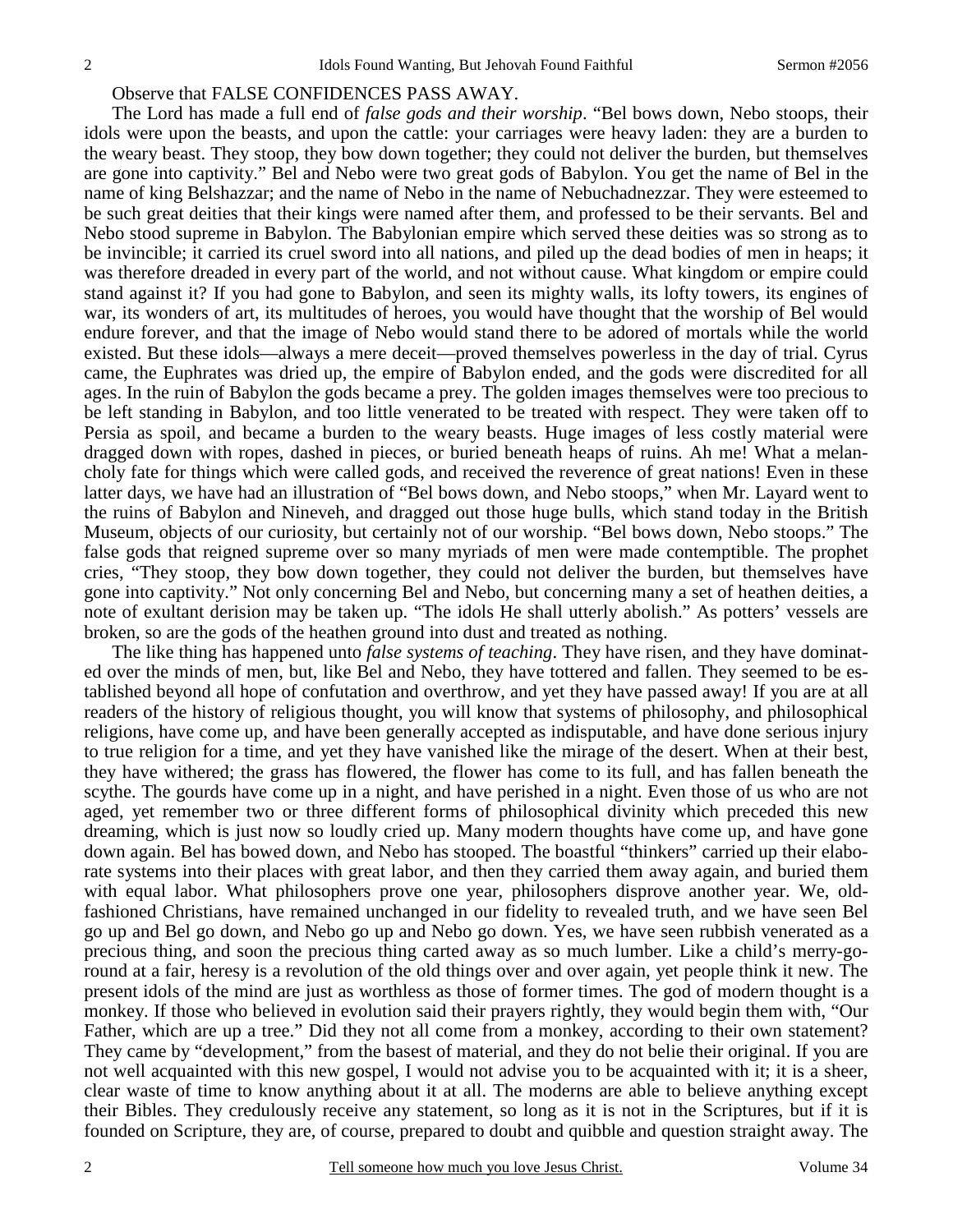credulity of the new theologians is as amazing as their skepticism. But we shall see the monkey-god go down yet, and evolution will be ridiculed as it deserves to be. The philosophy of the present, whose aim is to get rid of God, has nothing to support it in fact or in nature. It will fly as chaff before the wind, and in fifty years nobody will own that he ever thought of believing it. The new religion will be regarded as a craze, an emanation from bedlam, and every man will be ashamed to think that he stopped to hear or read anything about it. So idiotic is it from beginning to end, that it will become a standing jest for ages to come, a proverb and a byword to mankind. Bel bows down, Nebo stoops already, and, as the Lord Jehovah lives, the whole of this thing, which has been so cunningly and carefully devised to dethrone Him, and cast down His gospel, shall be had in derision. These new gods, newly come up, shall not deliver themselves, or their worshippers, any more than did the idols of Babylon.

But now, beloved, it will be just the same with us if we trust in *false confidences* of any sort; such, for instance, as our experiences, or our attainments, or our services, or our orthodox belief, or anything else.

If we set up any confidences apart from our God, we shall soon see the end of them. Imagine that any Christian here should be so foolish as to rely upon his own works. God forbid we should! But what an airy nothing our confidence would be! Before long that Bel would bow down, and that Nebo would stoop, for the hope would be too flimsy to bear the least weight. Or, if we should begin to rely upon our own enjoyments—if frames and feelings should become our confidence—all would come down, and our boast would become our burden, our glory our shame. "Bel bows down, Nebo stoops"; sooner or later this will be the end of all false trusts. Placing confidence in our inward feelings is like building upon a bog, or leaning upon a rush, or feeding upon wind. The idols of our feeling are like the mud gods of India—they are utterly worthless, and they turn to mere clay almost as soon as they are formed. If in our daily life we look to an arm of flesh, or practice self-reliance instead of God-reliance, or if we trust to friends instead of leaning upon the one great Invisible, we shall yet learn with tears the terror of that sentence, "Cursed is he that trusts in man, and makes flesh his arm." "Bel bows down, Nebo stoops"; anything that you make your confidence, instead of God, will fail to bear your burden, and will itself become a burden to you. Instead of its carrying you, you will have to carry *it*. Instead of its taking your load, it will increase your load, and become at last an intolerable curse. "Little children, keep yourselves from idols." Beloved in the Lord, think not that this is an unnecessary warning even for you, for you may as easily set up an idol in your heart as other men may set up a false system of philosophy, or an idol god. Guard against setting up a rival trust to rob the Lord of even a small part of your confidence. "My soul, wait you only upon God; for my expectation is from Him." None but Jesus is the ground of salvation; none but the Eternal God is the disposer of providence. Trust you wholly in Him who loves to be trusted. Let us lean upon our God with all our weight, and lean nowhere else, for if we put our confidence elsewhere, our idolatry will come home to us, and we shall hear the voice of disappointment, wailing bitterly, "Bel bows down, Nebo stoops: your carriages were heavy laden; they are a burden to the weary beast. They stoop, they bow down together."

**II.** Let that stand as the black cloud on which God will paint his bright rainbow, while I notice in the second place, that OUR GOD ABIDES ALWAYS THE SAME.

"Even to your old age I am He." He is always the same in Himself, and always the same to His people. If you are indeed a believer in the Lord, and resting in Christ Jesus, He says to you at this time with regard to all the future unknown, and, perhaps greatly dreaded, "Be not afraid, for I am the Lord your God; even to your old age I am He."

Dear friends, we rightly expect *trials* between here and heaven, and the ordinary wear and tear of life, even if life should not be clouded by an extreme trial, will gradually wear us out. We shall come, by and by, if life is spared, to that bottom of the hill where the eye grows dim, and the ear is heavy, and the arms are trembling, and the strong men bow themselves. Well, what then? What says our God concerning the days of decline and decay? He says to us, "I AM HE." He will not grow weak. His eye will not be dim. His ear will not be heavy. His arm will not be shortened that He cannot help us, or His hand palsied that He cannot deliver us. Change is written across the countenance of every mortal, but there are no furrows on the brow of the Eternal.

If life should flow never so smoothly, yet there are *the rapids of old age,* and the broken waters of infirmity, and the waterfall of disease, and these we are apt to dread; but why? Is not the Lord our trust?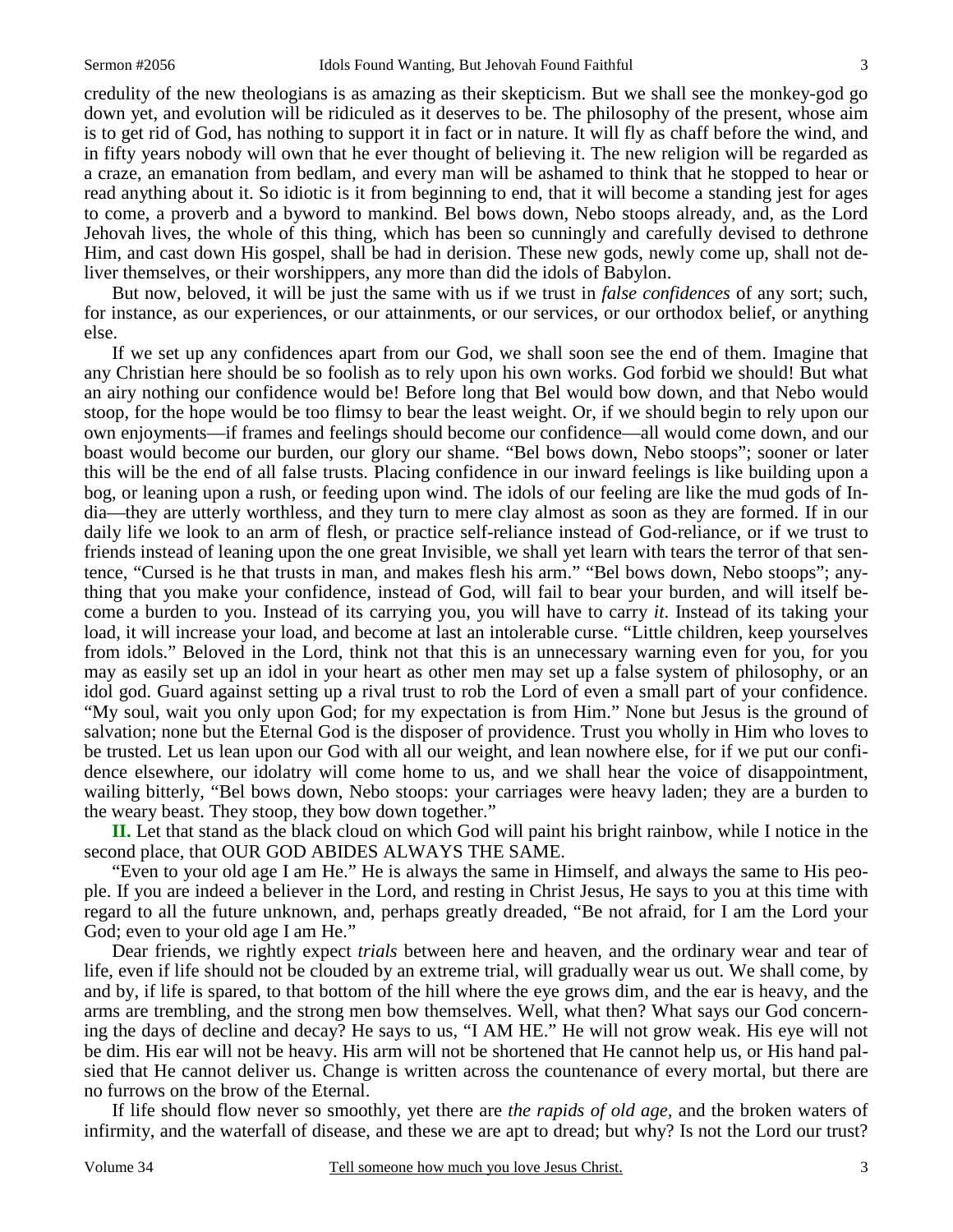Is it not sure that the Lord changes not? Make this your strong confidence. As for you, you youths, you are strong, but boast not of your strength; the Lord Jehovah is our strength and our song. As for you, in the midst of life—tremble not because of your difficulties, "is anything too hard for the Lord?" As for you that are sinking into the decline of life, and know that very soon your tabernacle will be taken down, be not afraid, for the Lord has not altered. Has he not said, "I am the Lord, I change not"? Let this be your delight.

In the course of years, not only do we change, *but our circumstances change*. Many look forward to trying circumstances in the declining days of life. "When I cannot earn my livelihood; when I cannot go out to the farm, or stand at the counter, or work on the bench, what will become of me then?" Hearken, my brother, if you are where you ought to be, your confidence is in God *now,* and you will have the same God *then,* and He will still be your guardian and provider. He will be under no decay from age, nor decline from weakness. His bank will not break, or his treasury fail. His granary will not be exhausted, and His bounty will not be worn out. Trust in Him for that which is written between the folded leaves of destiny, as well as for the page which lies open before you. If the infirmities of the body scare you, trust Him, and if the changing circumstances of your life alarm you, trust Him, for *He* must be the same though heaven and earth should be dissolved. He says, "Even to your old age I am He."

"Ah!" you say, "but what I most mourn is *the death of friends."* Yes; that calamity is a daily sorrow to men who are getting into years. A new-made grave is with us every day. How many of those whom I dearly loved are now with God? When we near sixty, or pass onward towards seventy, we lament the multitude of dear friends that have fallen like the innumerable leaves of autumn. Some of us have now more friends in heaven than we have on earth. The best are going, still going; the messengers with heavy tidings follow close upon each other's heels. One of these days we think that some friend will cry, "I only am left." Ah, yes! But the Lord says, "I AM HE," as much as to say, "I am left to you, and will not fail you." Jehovah dies not, but still abides the same. If you have only viewed your friends as loans from Him, but Himself as your ultimate confidence, then you have acted wisely. When your friends are gone, you have not lost the source of all your strength, and help, and comfort; therefore, be not afraid, for the Lord says, "Even to your old age I am He."

Some trouble themselves more than there is need concerning *prophetic crises* which are threatened. One would think from their perpetual alarms that the prophets wrote to afflict us rather than to comfort us. "Oh, what shall I do," says one, "if there should be wars and rumors of wars, and earthquakes in different places, and so forth?" What would you wish to do but trust in the Lord even as you do now? I know some good people who are much distressed with political prospects, with the evident tokens of social disorder, with the increasing tendency to break up everything, and with the stealthy progress of the superstition of Rome. Well, you may sit and look out of your windows till you see nothing but clouds and darkness, for fancy and fear together can fashion out of clouds monsters, and portents, and alarms. We know so little of the future that to worry about it will be the height of un-wisdom. Our view of the near future may be incorrect; why fret over that which will never happen? Certainly, we only see part of the Lord's ways, and if we could see the whole we should most probably rejoice where now we grieve. Why, then, are we cast down? The Lord Himself says to us, "Even to your old age I am He." In our days of palsy Jehovah trembles not. The Lord took care of the world before we were here to help Him, and He will do it just as well when we are gone. We can leave politics, religion, trade, morals, and everything else with Him. What we have to do is to obey Him, and trust Him, and rejoice in Him, and go on our way rejoicing. He knows the end from the beginning, and will not allow the flood of human iniquity to swell beyond the control of His supreme will. His purpose shall, stand and He will do all His pleasure. Not even to the extent of the small dust of the balance shall the event vary from the decree, or the decree vary from the rule of unmingled love.

"Still," says one, "there are such *evil tokens in the Church itself* as must cause serious apprehension to godly men." Yes, I know it. I have had to know it to my personal sorrow. The Church grows old; grey hairs are upon her here and there, and she knows it not. But never despair of the Church of God, for of her it is true, "Even to hoar hairs will I carry you; to your old age I am He." The Head of the Church never alters. His choice of His Church is not reversed. His purpose for His Church is not shaken. The Holy Spirit, as indwelling in the Church, has not returned to His rest; once given, He still abides in His Church, and works mightily. Beloved, fear not. We shall see better days and brighter times yet, if we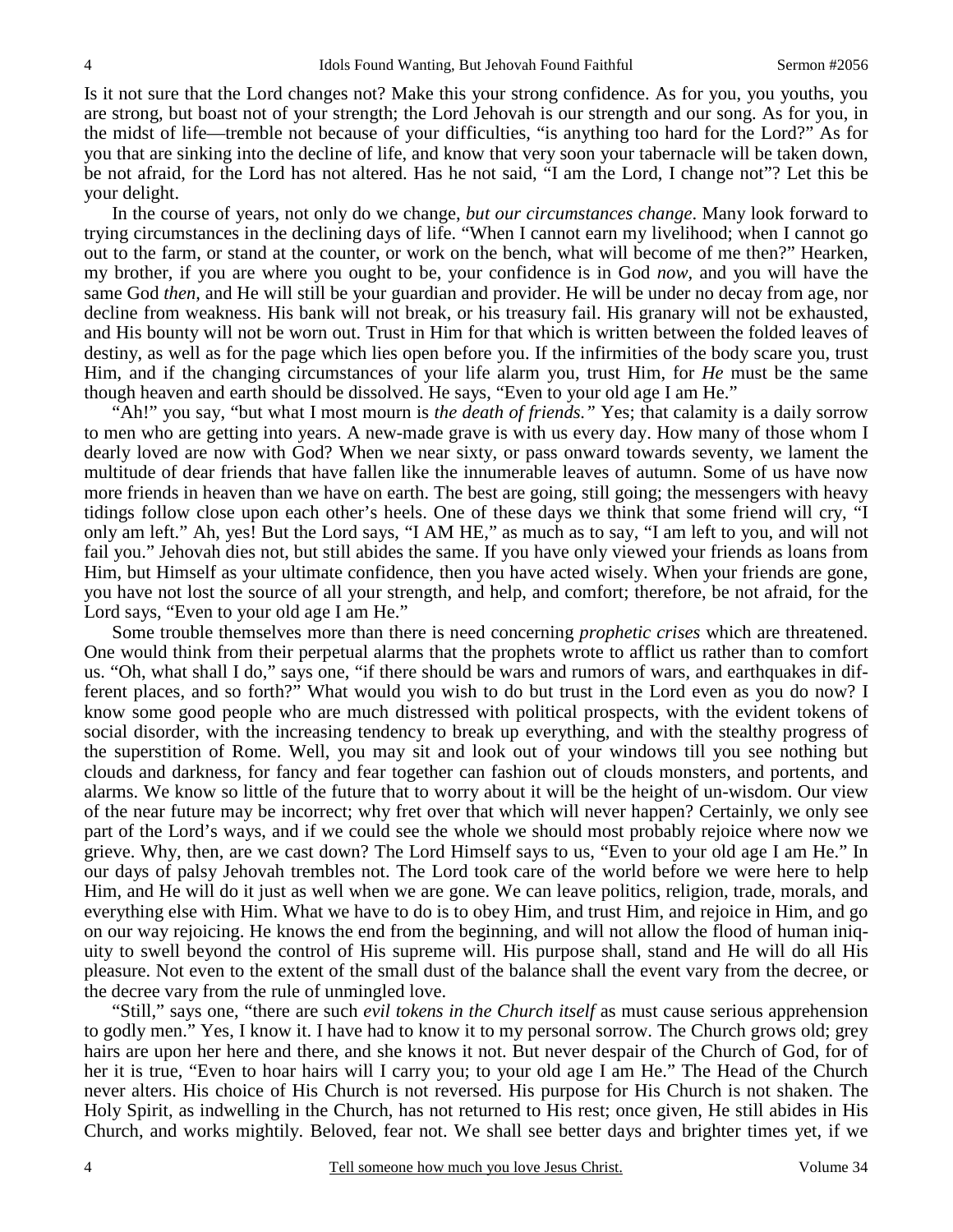have but faith in God and importunity in prayer. Let us not be afraid, though clouds should come, for it is written, "Behold He comes with clouds." God is the same; there is the cornerstone of our comfort.

If you are depending upon anything or any person beside your God, woe unto you! "Oh," you say, "I used to hear a dear old minister in my early days; but I find none like him now. He has gone home, and I feel as if I could cry, 'My father, my father, the chariot of Israel, and the horsemen thereof!' " I could make some of you weep if I were to go through the list of those holy men who fed you with food convenient for you in your younger days. Their very names are like music to our ear, and honey in our mouth. Remember Joseph Irons, and Harrington Evans, and Watts Wilkinson, and Rowland Hill, and men of that order? Where are the teachers and fathers now? But then the point is, the God of these saints is not dead. The Great Shepherd of Israel still lives, and He leads us still, and feeds us still, and guards us still, and He will guard His flock, and guide His flock, till He makes us to lie down in the green pastures on the hilltops of glory. Oh, let us bless and praise His name tonight, that He gives us this rich comfort, "I am He." Jehovah, eternally the same, is the rock of our salvation.

**III.** And now, thirdly, I want to call your attention, in the words before us, to the fact that, while false confidences pass away, GOD WILL FOREVER BE THE SAME. His former mercies guarantee to us future mercies. Read the passage before us; He says, "I have made, and I will bear; even I will carry, and will deliver you."

First, you see, He says, *"I have made."* The Lord, who is your helper, is He that created you; you certainly could not have created yourself. It is well to remember the mercy of God to us in our formation and in the first days of our birth and infancy. David was not ashamed to say to his God, "You are He that took me out of the womb." The Lord gave us birth, or we had never seen the light. When we were born, we could not help ourselves in the least degree. Poor helpless, shiftless creatures, all we could do was to cry! We shall never again be as weak as we were at our birth. Great decrepitude may fall upon us, but we shall never be so little, so feeble, so puling, so dependent, as we were when we could not speak, and make known our wants, except by a cry. We were entirely dependent upon others for everything, we were quite helpless, and yet we survived. We did not starve then; yet for years we never earned a crust. We did not want for clothing then; and yet we could not have fingered a needle if we had been offered a thousand pounds. We were taken care of then, and surely God will take care of us for all the rest of our lives. We have been nursed through our first childhood, and we shall be nurtured through our second childhood, should it come upon us. We know very little indeed about those first three or four years, yet the Lord fed us, and led us, and here we are in proof of it. Therefore, when He says, "I have made," He takes us back to those early days, and makes us feel that He that made us to grow, and gave us one by one the powers of manhood, will not leave us to molder away in old age, nor to break up like a wreck upon the rocks of disease.

But think, Beloved! God made us in another sense. He made us new. Blessed is the man that has been twice born, and thus twice made! The Lord God has made us new creatures in Christ Jesus. He has made us to be His children; we have been "begotten again unto a lively hope by the resurrection of Jesus Christ from the dead." If He has done all this, He does not intend to leave us till He has finished the work of grace with power. A statue thinks nothing of the man that made it, but the man who has fashioned a thing of beauty of that sort takes a great interest in his handiwork. You that are made do not take such interest in your Maker as your Maker takes in you. "I have made," says He, "I have made." What He has done to you, in making you anew, should breathe into your heart the conviction that He will do yet more for you. That is, if there is a true heart in the world, God made it, and thinks of it; if there is a true church in the world, God made it and keeps it. Every church that is a church in the Scriptural sense, God has gathered to Himself, and of it He says, "I have made." He called the people out, and knit them together, and built them up as a house for Himself to dwell in. If He has made either heart or church, He will keep it; He will not forsake the work of His own hands. He has used both thought and skill, and has exercised both power and care for it, and He will not desert that which has cost Him dear. God's past mercy in the making of us encourages us to believe that He will put forth all His might to bear us on even to the end.

And then, He also tells us, in the next place, that *He has carried us,* and if we have been carried by Him, He will carry us the rest of the way. There is a quaint saying of Bishop Hall, that God has a very large family, and not one of His children can run alone. In a certain sense, that is true. You know what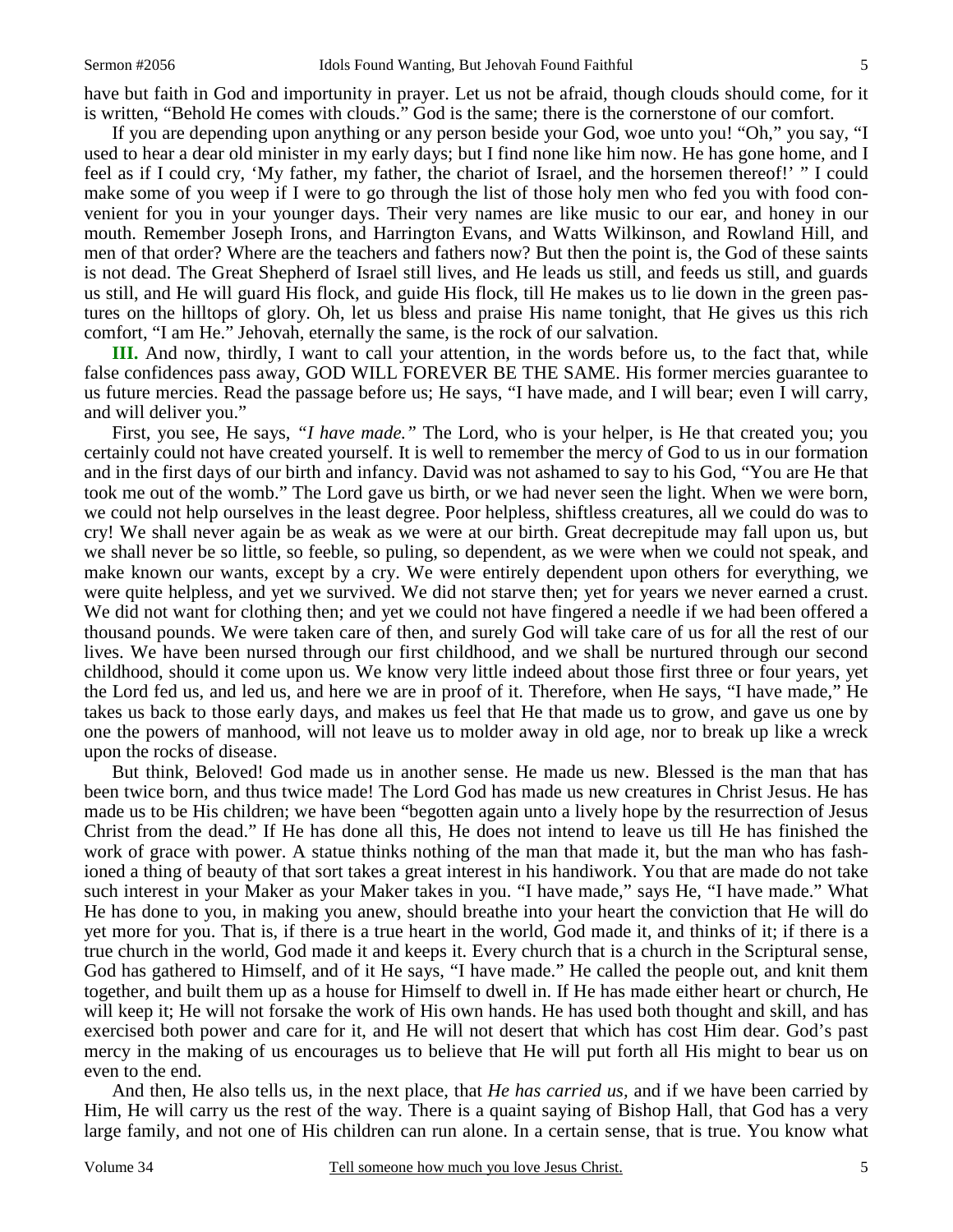an armful you have when you have two or three children that cannot run alone. What a great care has our gracious God, since none of His children can run alone without His power, His love, His grace! The Lord has to carry every one of us every moment of our lives. The beginning of a Christian's life is very like the latter part of it! As to the natural man, we begin with being carried, and if we live long enough, we have to end with being carried. So, with the spiritual man, we begin with a simple trust, and as we grow in grace, we feel more and more our own weakness, and come a second time to a trust as simple as at first. But whether we have one childhood or fifty childhoods, here is a Father who is ready to carry us, from the first even to the last. "I have made, and I will bear; even to hoar hairs will I carry you." Of this I am convinced, God will not begin to make and carry us, and then leave the work unfinished. It shall never be said of Him that He began to build, and was not able to finish. God will not redeem us with the blood of His Son, and then lose us; He will not suffer Calvary to become a mistake, and the Cross to be frustrated in its divine purpose. God will not prepare us for heaven, and prepare heaven for us, and not bring us there. He will not store up the blessings of the covenant, and then refuse to bestow them, or cast off those for whom they were provided. He who has begun a good work in us will carry it on, and perfect it unto the day of Christ. The past guarantees the future, since we have to do with a God who can never change.

But I must not linger on any point, as our time flies; I must notice next that, *practically, God's mercies through life are always the same.* If you will look at the text carefully, you will not fail to see that it is so. God may be said to begin in regeneration the work which we experience from His hands—therein He *makes* us. But all through life He is still making us. We are perpetually revolving on the wheel, and He is continually fashioning us. He has not yet perfected in us the image of Christ. He has only to keep on doing what He has been doing, and we shall be perfected. His first work in us was resurrection work, and is He not daily quickening us, constantly raising us from the dead? It was new creation, and He is daily creating us anew in Christ Jesus unto good works. No new form of mercy is ever wanted; all we need is the old mercy repeated, and adapted to our case. My dear friend, you will never want anything of God but what you have already had. The grace that saves the young man will save the old man. The patience that bore with your follies in youth will bear with your weakness in age. Depend upon it, you will require nothing but what you have already received the like. In this matter, the thing that has been, is the thing that shall be, and there is nothing new under the sun.

As for this *"carrying"* of which the text speaks, assuredly that is no new thing. As I have already said, the Lord carried us in our infancy. Our first spiritual blessing came of our being carried; we were sheep going astray, and the Shepherd came after us, and, when He found us, He carried us upon His shoulders rejoicing, and brought us home. After that we were lambs in the fold, and He gathered the lambs in His bosom, and carried us. Many a rough place have I encountered in my life's pilgrimage, and I have wondered how I should ever get over it, but I have been carried over the rocky way so happily that the passage has made one of the most charming memories of my heart. I begin to like rough places, even as Rutherford fell in love with the cross he had to carry. When the road is smooth, I have to walk; but when it is very rough, I am carried. Therefore, I feel somewhat like the little boy I saw the other night. His father had been carrying him uphill, but when he reached a piece of level road, the boy was a great lump to carry, and his father set him down, and let him walk. Then the little gentleman began to pull at his father's coat, and I heard him say, "Carry me, father! Carry me, father. Carry me again!" Just so. Any sensible child of God will still say, "Carry me, Father! Carry me still, I pray you!" The Father's answer is, "I have made, and I will bear; even I will carry you." Therefore call upon Him, and ask that when the road is rough, or miry, He will carry you, and He will carry you.

The promise closes with the words, *"And I will deliver you."* That is no new mercy. Have you not been delivered many times already? "The Lord that delivered me out of the paw of the lion, and out of the paw of the bear, He will deliver me out of the hand of this Philistine"—so David trusted, and so do we. Oh, the deliverances of God's people! Time out of mind He has appeared for us. "O my soul, you have trod down strength!" We have overcome through the power of the Lord, and have escaped even from between the jaws of death. Still He will save us in life, and when we come to die He will deliver us gloriously. It will only be the same mercy again—a repetition of the covenant guardianship in another form. See how Paul puts it, "Who delivered us from so great a death, and does deliver: in whom we trust that He will yet deliver us." See! It is a note from the same trumpet, a voice from the same mouth.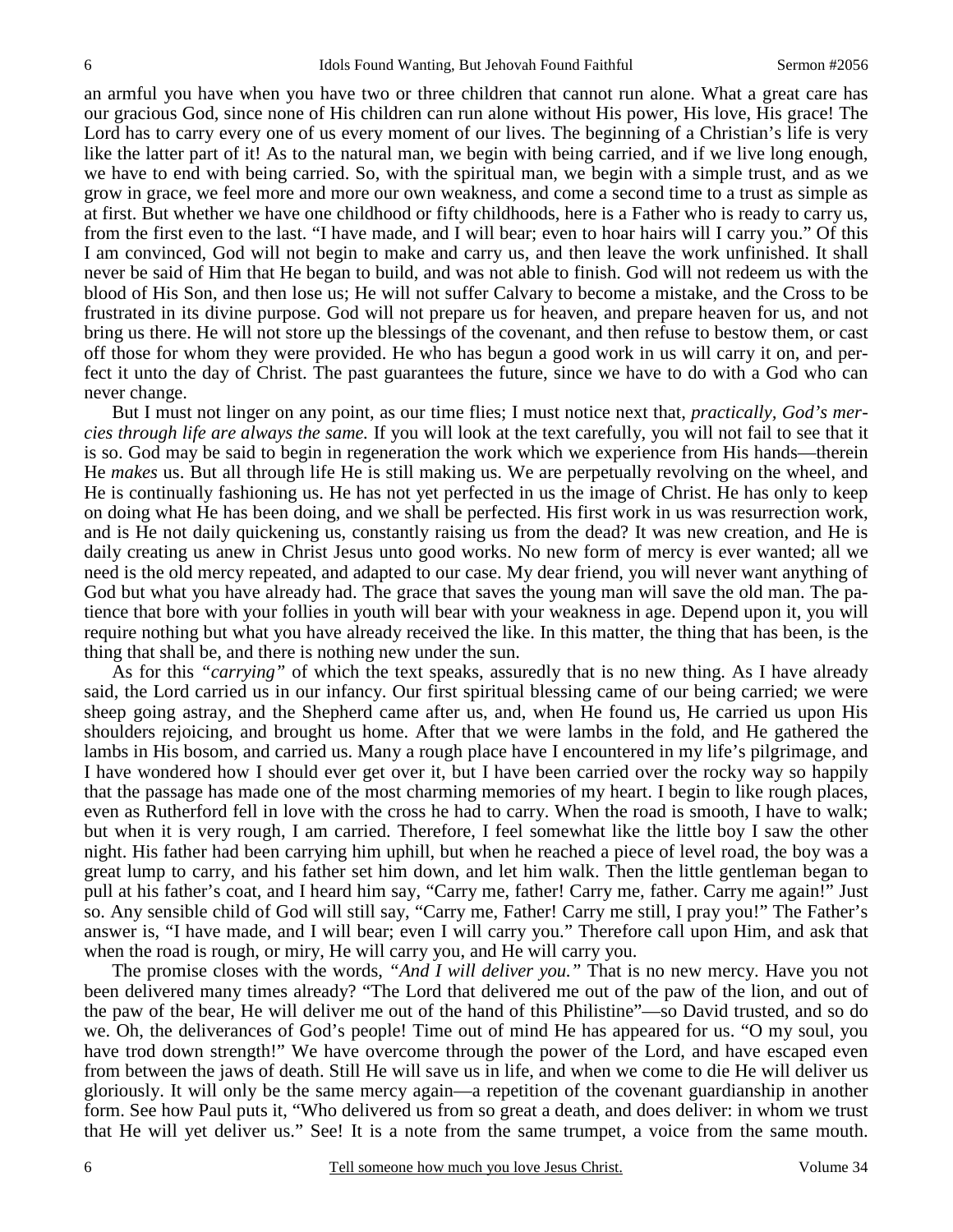Therefore, beloved, as you will only want the same mercy repeated, be confident, be joyful. Do not dread tomorrow. Do not fear next year. Do not pine because of the coming of old age. Do not dread that painful operation which seems needful. Do not dread even death itself. He that made you will make you to endure; He that has carried you will carry you; He that has delivered you will deliver you to the end. If it were possible, when we get to heaven, one of the things that we should do would be to sit down and laugh at our fears. Surely we should laugh and cry, too. Shall we not say, "How could I ever doubt my God? How could I ever have mistrusted my faithful Lord? Here I am, after all, sitting among the thrones of the glorified! Why did I doubt my God?" That poor old woman in the almshouse, that poor man who was bedridden, how different they will be, and how they will wonder that ever they were so timorous! Hear the sick one say, "I feared I should perish in my trouble, but here I am, as bright and glorious, as alert and nimble, as any of them." Hear the poor man from his cottage shouting, "Hallelujah! I will sing aloud unto the Lord all the more because of the weakness and the poverty through which I have triumphantly passed." Blessed be God, we only want a continuance of the same mercy as we have already experienced, and that the Lord promises to us.

And now, to close, notice in the text *two things which are always here*—*the same God and the same mercy*. There is nobody else here but the Lord alone with His people. Will you note that? There is nobody else here but you and your God, and you are nobody, but a poor thing that has to be carried. "Even to your old age *I* am He. Even to hoar hairs will *I* carry you. *I* have made, and *I* will bear; even *I* will carry, and will deliver you." We have great admiration of angels, but we are very pleased to see that they are not mentioned in this promise. We have many kind-hearted friends, but we are glad to see that they are not brought in here. God's great *I,* and that alone, fills up the whole space. And oh, what a blessing it is when we trust in the Lord alone! Look you, beloved, when you were made, it was God that made you; when you were made new it was God that made you new. It was *His* grace, *His* power, *His* love, *His* wisdom, *His* life. Nobody else was there. Up to this time, He alone has carried you, and no other hand has sustained you. He has always been sufficient for the task, to bear you, and your own weight, and your divinely appointed burden. The Lord has borne you up, and He has borne you through, and He has borne you on. He has borne you to this day. He alone has done it. Do you not think that He can do it in the future? His own right hand and His holy arm have up to now gotten Him the victory; can you not trust Him for tomorrow? He alone has delivered you, and He alone can repeat the deliverance. You have been, perhaps, as I have often been, stuck in a cleft, where nobody could tell you how to get out, but yet the Lord found a way of escape for you. You were shut up, and you could not come forth, and then God cleared the way in a moment. What a great Maker of ways is the Lord God! His way has been in the sea, and His path through the deep waters, and there have you rejoiced in Him. He alone dried up the sea and made a path for His chosen; but ten thousand hands could not have done it better. God alone is greater than a whole universe of creatures.

Come, brethren, let us hear the voice of our experience. O you, who have known the Lord and His grace, trust your God, the lonely champion of the righteous, the sole Savior of the sinner, the allsufficient deliverer of those that cast themselves upon Him.

You young people, oh, how earnestly I wish that you would begin with my Lord Jesus Christ—begin with the great and blessed Father, and trust Him, for He will take care of you to hoar hairs! What may happen between your youth and your age I cannot tell. You may never see old age. I cannot look into the palm of your hand and read your destiny, but come and trust my Lord, and all will be right, for your destiny will be in His hand for time and for eternity. You in middle life, with your children about you, and hard times to struggle with; your God whom you trusted in your youth will not leave you now. All between your birth and your death the God of our Lord Jesus guarantees, and He promises to remember your seed after you. Trust him. Play the man. Do not mistrust your heavenly Father. Doubt yourself as much as you like, but do not distrust the Lord who cannot lie. Did you come here with a heavy heart tonight? Leave the heaviness behind. Many a time a friend has come in on a Thursday evening, I mean a friend who does not generally worship here on the Sabbath; he has come in from the Exchange, or from the shop, having been a heavy loser in the day, and he has found such rest of mind at this service that he has been no more sad, but has gone home nerved for the conflict. How often friends have sent in help for different works because of the encouragement they have had while listening to the preaching of the Word here! By faith they have been delivered, and they have offered a sacrifice of thanksgiving unto the